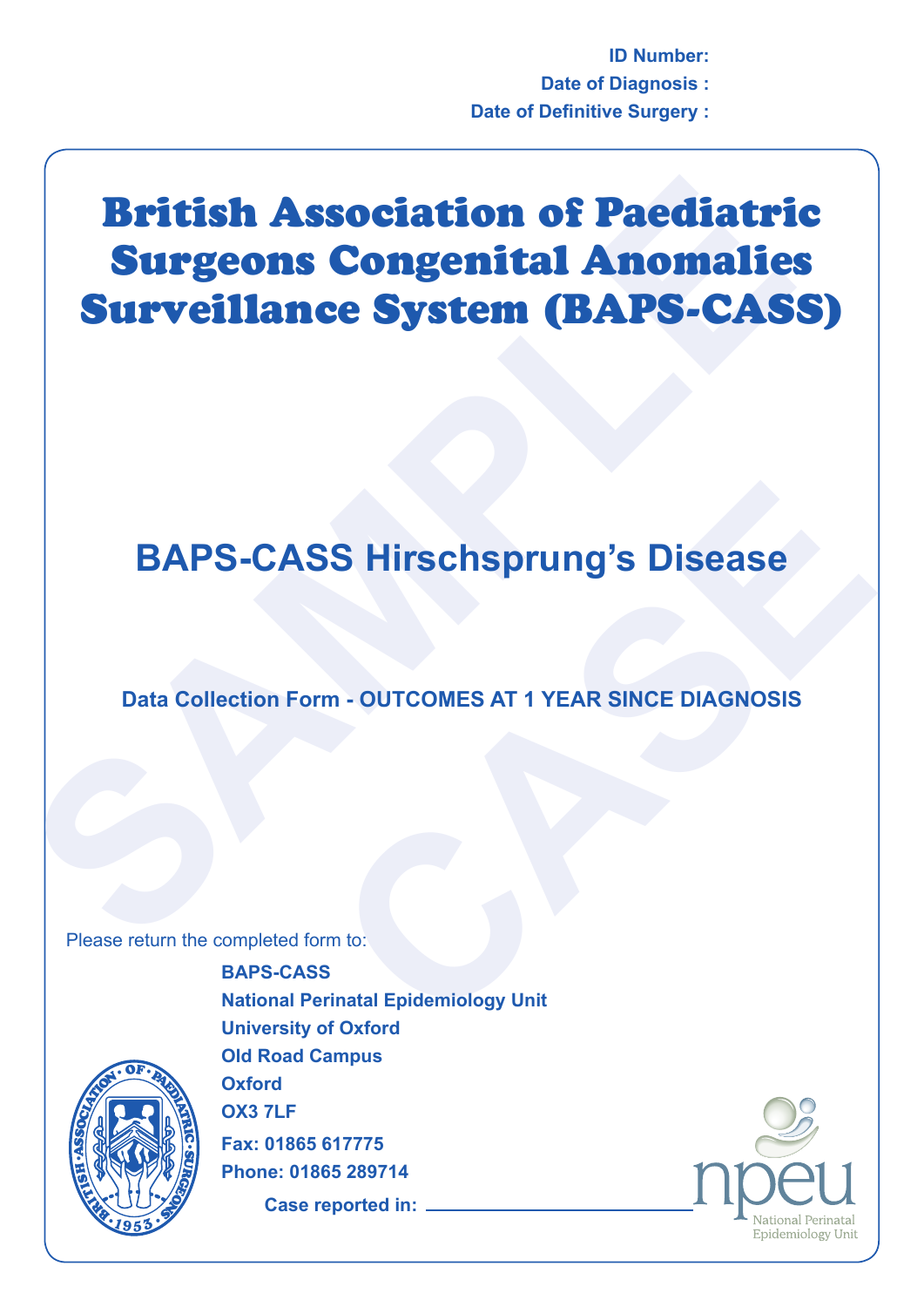## **Instructions**

- 1. Please do not enter any personally identifiable information (e.g. name, address or hospital number) on this form.
- 2. Please record the ID number from the front of this form against the infant's name on the Clinician's Section of the blue card retained in the BAPS folder.
- 3. Fill in the form using the information available in the infant's case notes.
- 4. Tick the boxes as appropriate. If you require any additional space to answer a question please use the space provided at the end of section 3.
- 5. Please complete all dates in the format DD/MM/YY, and all times using the 24hr clock e.g. 18:37
- **6. If you do not know the answers to some questions, please indicate this in section 3.**
- 7. If you encounter any problems with completing the form please contact the Study Administrator or use the space at the end of section 3 to describe the problem.

## **Section 1:**

- **1.1 What date was the child last seen?**
- **1.2 Has definitive surgery been performed? If Yes**, what was the date of definitive surgery?

|     | Section of the blue card retained in the BAPS folder.                                                                                                              |  |  |  |  |  |
|-----|--------------------------------------------------------------------------------------------------------------------------------------------------------------------|--|--|--|--|--|
| 3.  | Fill in the form using the information available in the infant's case notes.                                                                                       |  |  |  |  |  |
| 4.  | Tick the boxes as appropriate. If you require any additional space to answer a question please use the<br>space provided at the end of section 3.                  |  |  |  |  |  |
| 5.  | Please complete all dates in the format DD/MM/YY, and all times using the 24hr clock e.g. 18:37                                                                    |  |  |  |  |  |
| 6.  | If you do not know the answers to some questions, please indicate this in section 3.                                                                               |  |  |  |  |  |
| 7.  | If you encounter any problems with completing the form please contact the Study Administrator or use<br>the space at the end of section 3 to describe the problem. |  |  |  |  |  |
|     | <b>Section 1:</b>                                                                                                                                                  |  |  |  |  |  |
| 1.1 | What date was the child last seen?                                                                                                                                 |  |  |  |  |  |
| 1.2 | No<br>Yes<br>Has definitive surgery been performed?<br>If Yes, what was the date of definitive surgery?                                                            |  |  |  |  |  |
|     | Now please go to section 2.                                                                                                                                        |  |  |  |  |  |
|     | If No, why was definitive surgery not performed? (please tick only one)                                                                                            |  |  |  |  |  |
|     | Planned staged procedure - pull-through still awaited                                                                                                              |  |  |  |  |  |
|     | Planned end stoma - no pull-through planned                                                                                                                        |  |  |  |  |  |
|     | Please state reason for planned end stoma                                                                                                                          |  |  |  |  |  |
|     | Now please go to section 3.                                                                                                                                        |  |  |  |  |  |
|     |                                                                                                                                                                    |  |  |  |  |  |
|     |                                                                                                                                                                    |  |  |  |  |  |
|     |                                                                                                                                                                    |  |  |  |  |  |
|     | <b>Section 2: Bowel Function Since Definitive Surgery</b>                                                                                                          |  |  |  |  |  |
| 2.1 | What is the child's current stool frequency?<br>2 or less per week<br>3-6 per week                                                                                 |  |  |  |  |  |
|     | $> 10$ per day<br>3-6 per day<br>6-10 per day<br>1-2 per day                                                                                                       |  |  |  |  |  |
| 2.2 | Has medication for constipation been prescribed?<br>Yes<br>No                                                                                                      |  |  |  |  |  |
|     | If Yes, please tick all applicable medications:                                                                                                                    |  |  |  |  |  |
|     | Stool softener<br>Date last administered                                                                                                                           |  |  |  |  |  |
|     | <b>Stimulant laxatives</b><br>Date last administered                                                                                                               |  |  |  |  |  |
|     | Date last administered<br>Enemas                                                                                                                                   |  |  |  |  |  |
| 2.3 | Were post-operative bowel washouts required?<br>No<br>Yes                                                                                                          |  |  |  |  |  |
|     | If Yes, what was the date of the last washout?                                                                                                                     |  |  |  |  |  |
| 2.4 | Has anti-propulsive medication (e.g loperamide) been prescribed?<br>No<br>Yes                                                                                      |  |  |  |  |  |
|     | If Yes, when was it last administered?                                                                                                                             |  |  |  |  |  |
| 2.5 | Has treatment for bacterial overgrowth been prescribed?<br>No<br>Yes                                                                                               |  |  |  |  |  |
|     | If Yes, when were they last administered?                                                                                                                          |  |  |  |  |  |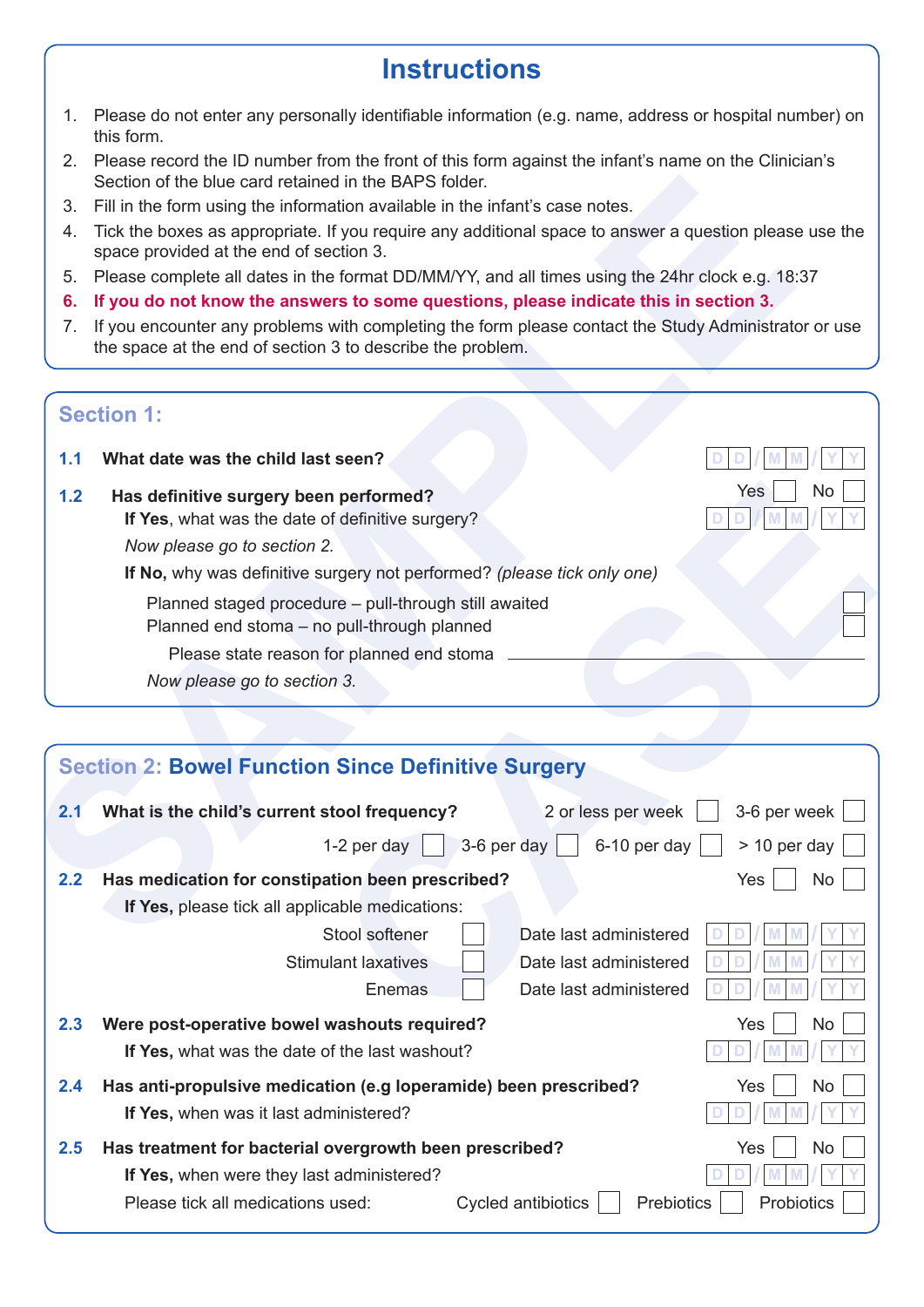| <b>2.6</b> | Has this child had any episodes of suspected post-operative enterocolitis?                                        | Yes | No. |
|------------|-------------------------------------------------------------------------------------------------------------------|-----|-----|
|            | (Defined by intention-to-treat with a requirement for bowel rest, rectal washouts and intravenous<br>antibiotics) |     |     |
|            | If Yes, please indicate:                                                                                          |     |     |
|            | Number of episodes                                                                                                |     |     |
|            | Number of re-admissions                                                                                           |     |     |

| 3.1 | Have rectal biopsies been performed post diagnosis?                                                                                                  |                                                                       |                                            | <b>Yes</b><br><b>No</b>                 |
|-----|------------------------------------------------------------------------------------------------------------------------------------------------------|-----------------------------------------------------------------------|--------------------------------------------|-----------------------------------------|
|     | <b>Date</b>                                                                                                                                          | <b>Method</b> (please tick)                                           | <b>Result</b> (please tick all that apply) |                                         |
|     |                                                                                                                                                      | Suction<br>Punch<br><b>Full-thickness</b>                             | Ganglionic<br>Enterocolitis                | Aganglionic<br>Inadequate               |
|     | M<br>M                                                                                                                                               | Suction<br>Punch<br>Full-thickness                                    | Ganglionic<br>Enterocolitis                | Aganglionic<br>Inadequate               |
| 3.2 | Have anal dilatations been performed?<br>If Yes, what was the date of the last dilatation?                                                           | Yes<br><b>No</b>                                                      |                                            |                                         |
| 3.3 | Was anorectal manometry performed post diagnosis?<br>Yes                                                                                             |                                                                       |                                            | No                                      |
| 3.4 | Was a staged pull-through originally planned/performed?<br>If Yes, has the original stoma been closed?<br>If Yes, what was the date of stoma closure |                                                                       |                                            | Yes<br><b>No</b><br>Yes<br><b>No</b>    |
|     | closure?<br>If Yes, please give details:                                                                                                             | Were there any stoma complications requiring revision prior to formal |                                            | Yes<br>No                               |
| 3.5 | Was another enterostomy formed after definitive surgery? Yes<br>If Yes, please indicate site:<br>Indication for stoma: (please tick one only)        |                                                                       | No                                         | Not applicable<br>Colon<br><b>Ileum</b> |
|     | Enterocolitis<br>Outlet obstruction<br>Anastomotic leak<br>Perianal excoriation                                                                      |                                                                       |                                            |                                         |